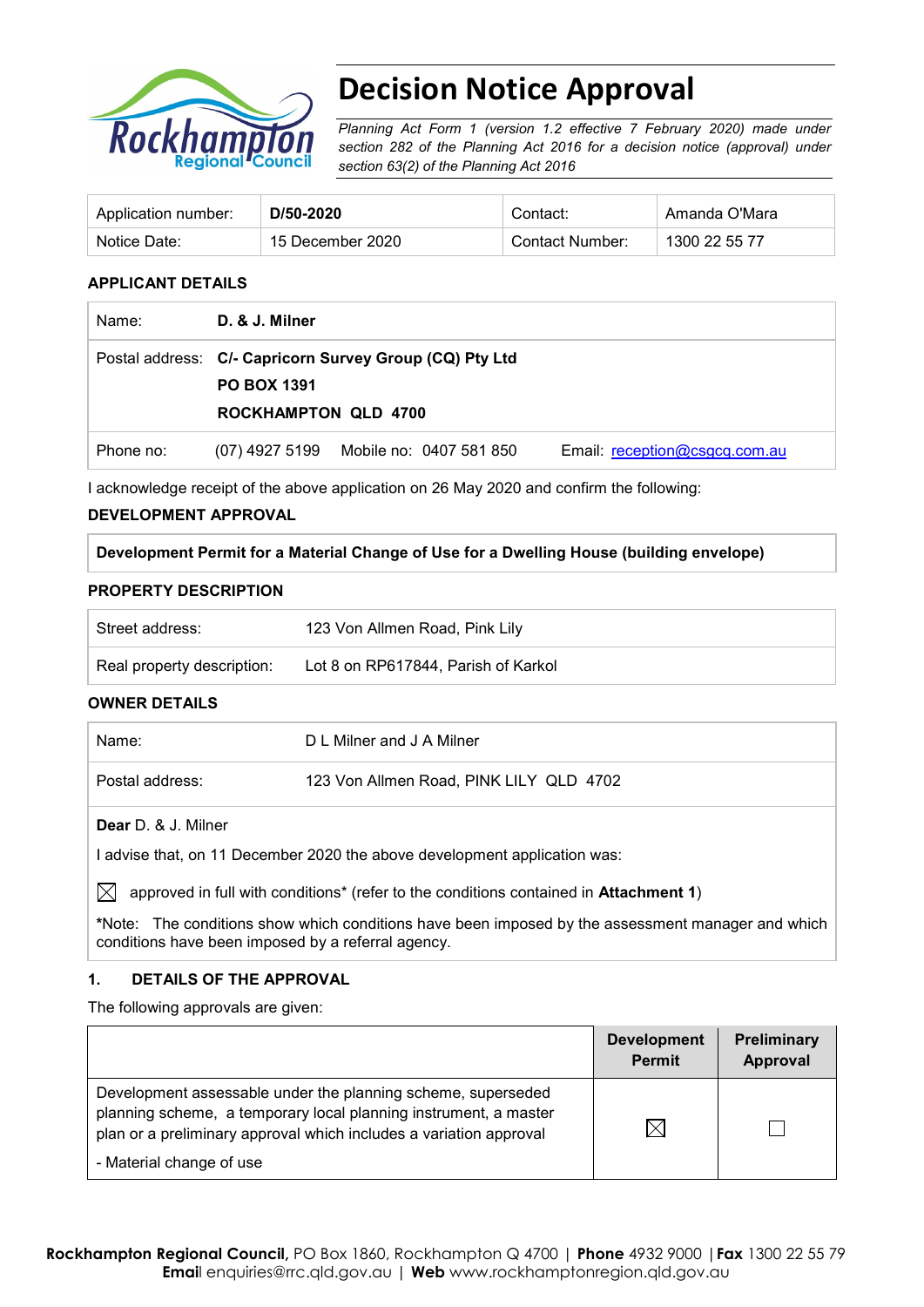#### **2. CONDITIONS**

This approval is subject to the conditions in Attachment 1.

#### **3. FURTHER DEVELOPMENT PERMITS REQUIRED**

Please be advised that the following development permits are required to be obtained before the development can be carried out:

| Type of development permit required | Subject of the required development permit |
|-------------------------------------|--------------------------------------------|
| <b>Operational Works</b>            | Access Works                               |
|                                     | Site Works                                 |
| <b>Plumbing and Drainage Works</b>  |                                            |
| <b>Building Works</b>               | <b>Building Works</b>                      |
| 4.<br><b>SUBMISSIONS</b>            | NIL                                        |

#### **5. REFERRAL AGENCIES NIL**

#### **6. THE APPROVED PLANS**

**The approved development must be completed and maintained generally in accordance with the approved drawings and documents:**

| <b>Drawing/report title</b>                         | <b>Prepared by</b>               | <b>Date</b>    | Reference number | <b>Rev</b> |
|-----------------------------------------------------|----------------------------------|----------------|------------------|------------|
| Material Change of Use for<br><b>Dwelling House</b> | <b>Capricorn Survey</b><br>Group | 21 May 2020    | 7680-01-MCU      | в          |
| Proposed Infrastructure Areas                       | Ecosure                          | 27 August 2020 | PR5647           |            |

#### **7. CURRENCY PERIOD FOR THE APPROVAL (s.85 of the** *Planning Act***)**

The standard currency periods stated in section 85 of *Planning Act 2016* apply to each aspect of development in this approval, if not stated in the conditions of approval attached.

### **8. STATEMENT OF REASONS**

| <b>Description of the</b><br>development | The proposed development is for a Material Change of Use for a Dwelling<br>House (building envelope)                                                                                                                                                                                                                                            |  |  |  |
|------------------------------------------|-------------------------------------------------------------------------------------------------------------------------------------------------------------------------------------------------------------------------------------------------------------------------------------------------------------------------------------------------|--|--|--|
| <b>Reasons for Decision</b>              | The proposed development is not an intensification of residential in a flood<br>a)<br>hazard area as it is effectively the relocation of a Dwelling House as a<br>result of the owner's nearby house site being resumed by the Department<br>of Transport and Main Roads for a new transport corridor for the<br>Rockhampton Ring Road project. |  |  |  |
|                                          | b) The proposed development does not adversely impact on the rural<br>character of the locality.                                                                                                                                                                                                                                                |  |  |  |
|                                          | The proposed development will not impact current management of the<br>C)<br>wetland area and the effective conservation of the area can be maintained.                                                                                                                                                                                          |  |  |  |
|                                          | d) On balance, the application should be approved because the<br>circumstances favour Council exercising its discretion to approve the<br>application even though the development does not comply with the<br>assessment benchmarks.                                                                                                            |  |  |  |
| <b>Assessment</b><br><b>Benchmarks</b>   | The proposed development was assessed against the following assessment<br>benchmarks:                                                                                                                                                                                                                                                           |  |  |  |
|                                          | • Rural Zone Code;                                                                                                                                                                                                                                                                                                                              |  |  |  |
|                                          | Flood Hazard Overlay Code;                                                                                                                                                                                                                                                                                                                      |  |  |  |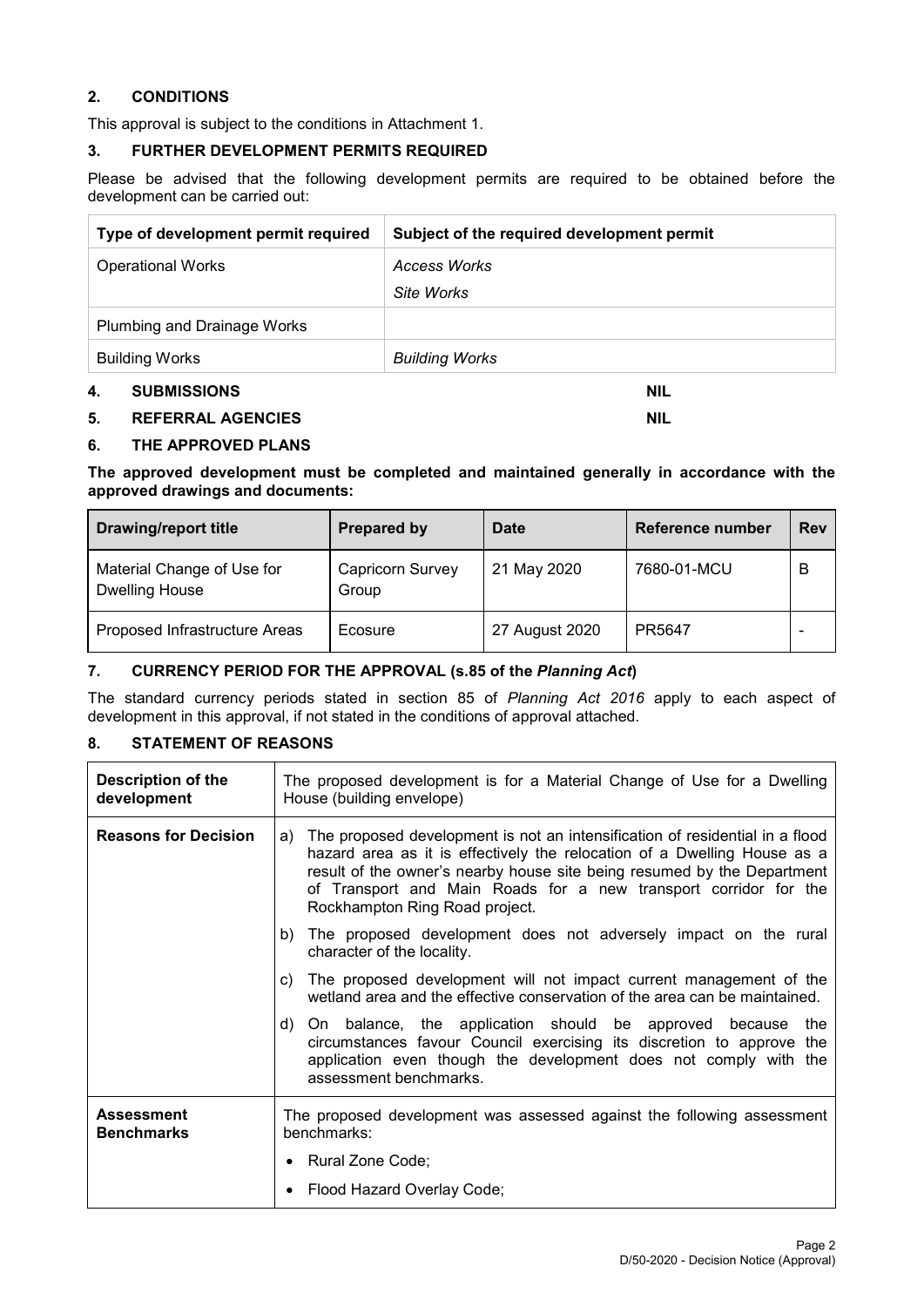|                                                 | Steep Land Overlay Code;                                                                                              |                                                                                                                                                                                                                                                                                                                                                                                                                                                                              |  |  |
|-------------------------------------------------|-----------------------------------------------------------------------------------------------------------------------|------------------------------------------------------------------------------------------------------------------------------------------------------------------------------------------------------------------------------------------------------------------------------------------------------------------------------------------------------------------------------------------------------------------------------------------------------------------------------|--|--|
|                                                 | <b>Biodiversity Areas Overlay;</b><br>٠                                                                               |                                                                                                                                                                                                                                                                                                                                                                                                                                                                              |  |  |
|                                                 | Access, Parking And Transport Code;                                                                                   |                                                                                                                                                                                                                                                                                                                                                                                                                                                                              |  |  |
|                                                 | Filling and Excavation Code;                                                                                          |                                                                                                                                                                                                                                                                                                                                                                                                                                                                              |  |  |
|                                                 | Landscape Code;                                                                                                       |                                                                                                                                                                                                                                                                                                                                                                                                                                                                              |  |  |
|                                                 | Stormwater Management Code;                                                                                           |                                                                                                                                                                                                                                                                                                                                                                                                                                                                              |  |  |
|                                                 | Water and Sewer Code; and                                                                                             |                                                                                                                                                                                                                                                                                                                                                                                                                                                                              |  |  |
|                                                 | Strategic Framework.                                                                                                  |                                                                                                                                                                                                                                                                                                                                                                                                                                                                              |  |  |
| Non-compliance with<br>assessment<br>benchmarks | The development was assessed against all of the assessment benchmarks<br>listed above and is unable to wholly comply. |                                                                                                                                                                                                                                                                                                                                                                                                                                                                              |  |  |
|                                                 | <b>Assessment Benchmark</b>                                                                                           |                                                                                                                                                                                                                                                                                                                                                                                                                                                                              |  |  |
|                                                 | <b>Rural Zone Code</b>                                                                                                | PO33                                                                                                                                                                                                                                                                                                                                                                                                                                                                         |  |  |
|                                                 |                                                                                                                       | The proposed development for a Dwelling House<br>within an extreme and high hazard flood area will<br>create an unacceptable risk to life and property.                                                                                                                                                                                                                                                                                                                      |  |  |
|                                                 | Flood Hazard Overlay                                                                                                  | 8.2.8.2(2)(a)                                                                                                                                                                                                                                                                                                                                                                                                                                                                |  |  |
|                                                 | Code                                                                                                                  | The proposed development for a Dwelling House<br>within an extreme and high hazard flood area will<br>be impacted in a flood event and will not have<br>trafficable<br>access,<br>therefore<br>creating<br>an<br>unacceptable risk to personal safety.                                                                                                                                                                                                                       |  |  |
|                                                 |                                                                                                                       | Part 8.2.8.2(2)(d)                                                                                                                                                                                                                                                                                                                                                                                                                                                           |  |  |
|                                                 |                                                                                                                       | The proposed development for a Dwelling House<br>is further intensification of residential within the<br>Fitzroy River flood areas H3-H6 (high and<br>extreme areas).                                                                                                                                                                                                                                                                                                        |  |  |
|                                                 |                                                                                                                       | PO <sub>4</sub>                                                                                                                                                                                                                                                                                                                                                                                                                                                              |  |  |
|                                                 |                                                                                                                       | The proposal does not comply with A04.1.1 which<br>states that development does not involve new<br>building or structures. The proposal for a Dwelling<br>House therefore creates further intensification of<br>the site and will increase the risk to people and<br>property.                                                                                                                                                                                               |  |  |
|                                                 |                                                                                                                       | PO <sub>12</sub>                                                                                                                                                                                                                                                                                                                                                                                                                                                             |  |  |
|                                                 |                                                                                                                       | The proposal does not comply with A012.1 which<br>states trafficable access to and from the<br>development should comply with the Capricorn<br>Municipal Development Guidelines. The proposed<br>Dwelling House will not have safe and trafficable<br>access to local evacuation centres and evacuation<br>services. Edminstone Road has a low level of<br>flood immunity and will not have safe and<br>trafficable access in more frequent events such as<br>the Q10 event. |  |  |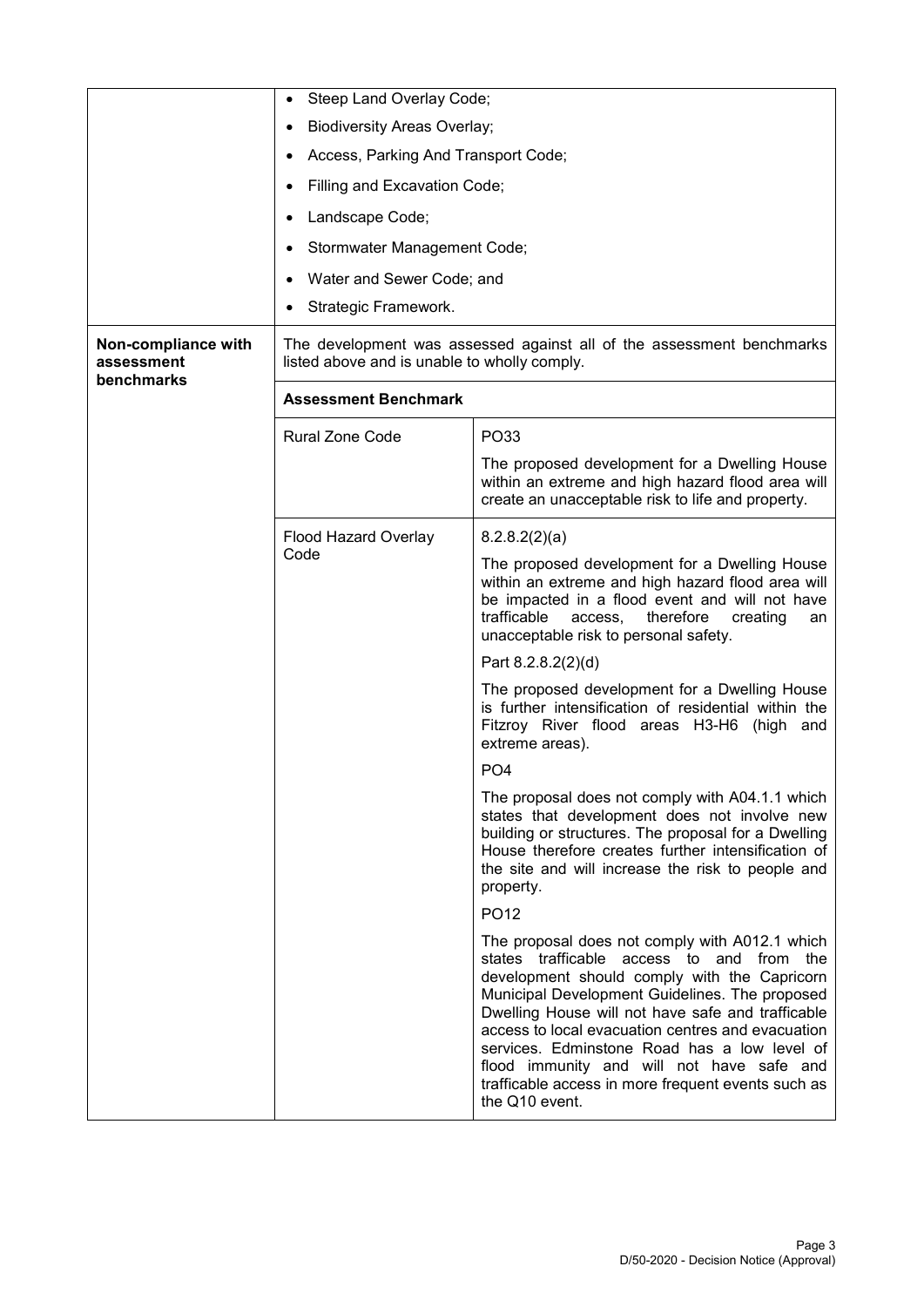| <b>Matters prescribed by</b><br>regulation | $\bullet$                             | The Rockhampton Region Planning Scheme 2015; and<br>The common material, being the material submitted with the application.                                                                                                                                                                                                                                                                                                                                                                                                         |
|--------------------------------------------|---------------------------------------|-------------------------------------------------------------------------------------------------------------------------------------------------------------------------------------------------------------------------------------------------------------------------------------------------------------------------------------------------------------------------------------------------------------------------------------------------------------------------------------------------------------------------------------|
|                                            | <b>Filling and Excavation</b><br>Code | PO <sub>5</sub><br>The proposal does not comply with A05.3 which<br>states excavation and filling is not located in a<br>wetland. However, an Environmental Assessment<br>demonstrated that due to the wetland area being<br>cleared, in poor condition and with existing<br>retaining walls, the proposed development can<br>occur over the area without causing significant<br>environmental harm, subject to conditions.                                                                                                         |
|                                            | <b>Biodiversity Overlay Code</b>      | PO <sub>7</sub><br>The proposal does not comply with A07.1 which<br>states excavation and filling is not undertaken in<br>wetlands. Excavation and filling is proposed for<br>the building envelope for the Dwelling House and<br>access. However, an Environmental Assessment<br>demonstrated that due to the wetland area being<br>cleared, in poor condition and with existing<br>retaining walls, the proposed development can<br>occur over the area without causing significant<br>environmental harm, subject to conditions. |
|                                            |                                       | Part<br>$3.6.3.1(9)$ - The<br>(c)<br>proposed<br>development will not provide safe access<br>during a flood event. The access road to<br>the subject site has a low level of flood<br>immunity and will not have safe and<br>trafficable access in more frequent events<br>such as the Q10 event.                                                                                                                                                                                                                                   |
|                                            |                                       | Part<br>$3.4.3.1(1) -$ The<br>(b)<br>proposed<br>development will increase the risk to<br>people and property being located in the<br>high and extreme flood hazard areas,<br>therefore imposing unacceptable risks in a<br>flood event.                                                                                                                                                                                                                                                                                            |
|                                            |                                       | $3.3.1(20)$ - The proposed development<br>(a)<br>does not respond adequately to natural<br>hazards as the subject site is mapped as<br>being affected by extreme and high hazard<br>flooding.                                                                                                                                                                                                                                                                                                                                       |
|                                            | <b>Strategic Framework</b>            | The proposed development will compromise the<br>strategic framework in the Rockhampton Region<br>Planning Scheme 2015 because:                                                                                                                                                                                                                                                                                                                                                                                                      |

# **9. APPEAL RIGHTS**

The rights of an applicant to appeal to a tribunal or the Planning and Environment Court against a decision about a development application are set out in chapter 6, part 1 of the *Planning Act 2016*. There may also be a right to make an application for a declaration by a tribunal (see chapter 6, part 2 of the *Planning Act 2016).*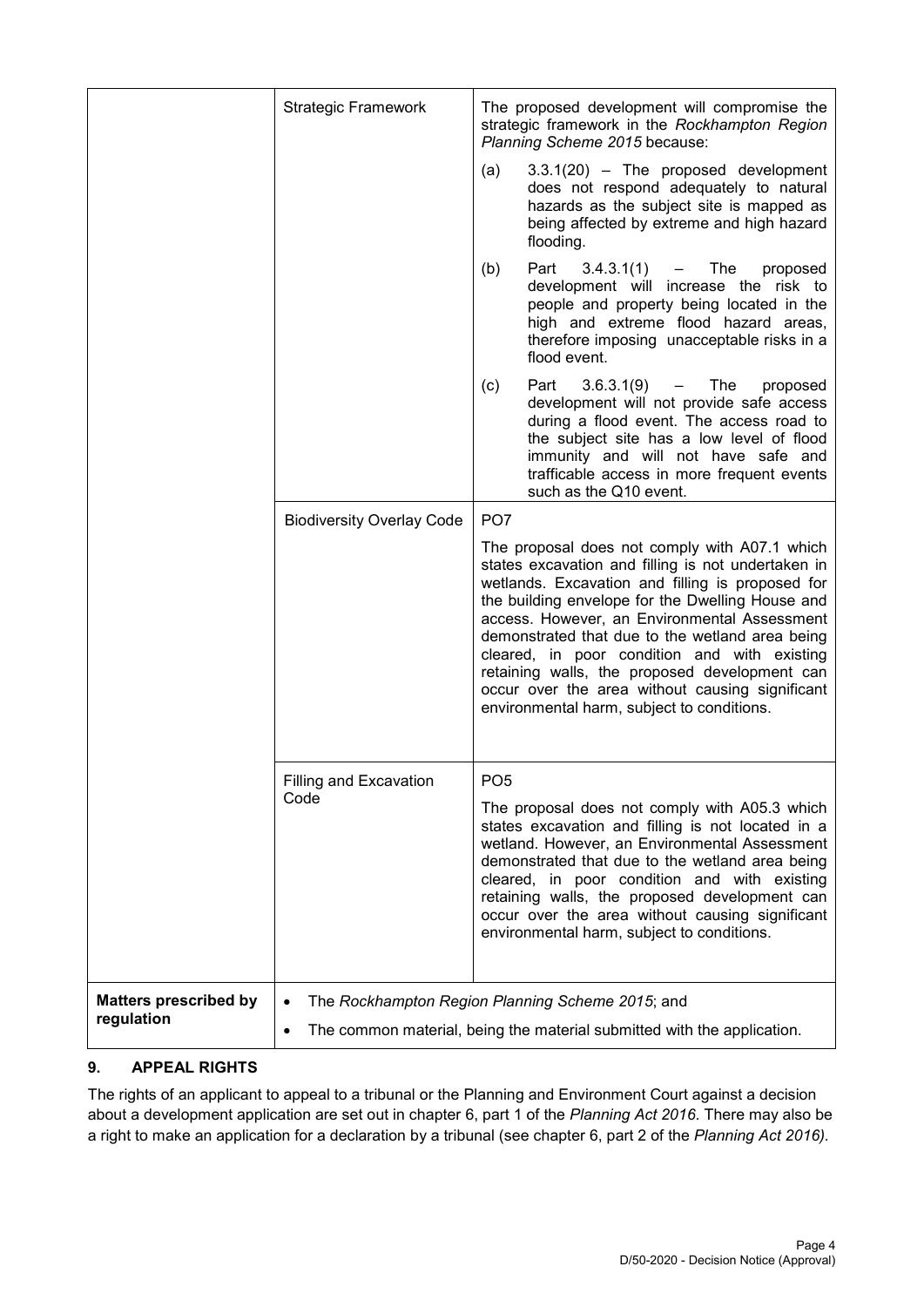#### *Appeal by an applicant*

An applicant for a development application may appeal to the Planning and Environment Court against the following:

- the refusal of all or part of the development application
- a provision of the development approval
- the decision to give a preliminary approval when a development permit was applied for
- a deemed refusal of the development application.

An applicant may also have a right to appeal to the Development tribunal. For more information, see schedule 1 of the *Planning Act 2016*.

The timeframes for starting an appeal in the Planning and Environment Court are set out in section 229 of the *Planning Act 2016*.

**Attachment 2** is an extract from the *Planning Act 2016* that sets out the applicant's appeal rights and the appeal rights of a submitter.

#### **10. WHEN THE DEVELOPMENT APPROVAL TAKES EFFECT**

This development approval takes effect:

From the time the decision notice is given – if there is no submitter and the applicant does not appeal the decision to the court.

Or

When the submitter's appeal period ends  $-$  if there is a submitter and the applicant does not appeal the decision to the court.

Or

Subject to the decision of the court, when the appeal is finally decided  $-$  if an appeal is made to the court.

#### **11. ASSESSMENT MANAGER**

|--|

#### **Attachment 1 – Conditions of the approval**

*Part 1* **–** *Conditions imposed by the assessment manager [Note: where a condition is imposed about infrastructure under Chapter 4 of the Planning Act 2016, the relevant provision of the Act under which this condition was imposed must be specified.]*

#### **Attachment 2—Extract on appeal rights**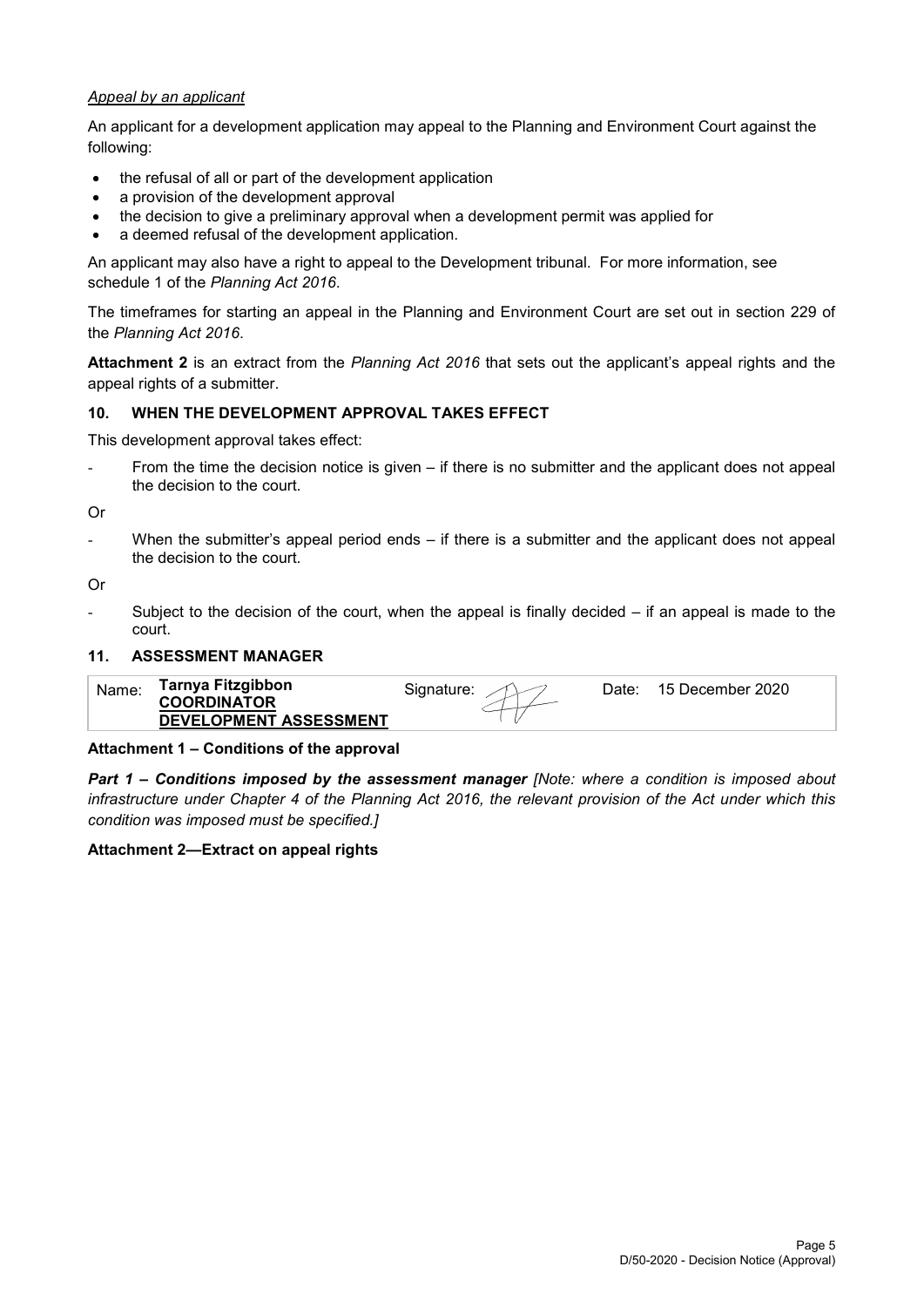

# **Attachment 1 – Part 1 Rockhampton Regional Council Conditions**

*Planning Act 2016*

- 1.0 ADMINISTRATION
- 1.1 The Developer and their employee, agent, contractor or invitee is responsible for ensuring compliance with the conditions of this development approval.
- 1.2 Where these Conditions refer to "Council" in relation to requiring Council to approve or to be satisfied as to any matter, or conferring on the Council a function, power or discretion, that role may be fulfilled in whole or in part by a delegate appointed for that purpose by the Council.
- 1.3 All conditions, works, or requirements of this development approval must be undertaken, completed, and be accompanied by a Compliance Certificate for any operational works required by this development approval:
	- 1.3.1 to Council's satisfaction;
	- 1.3.2 at no cost to Council; and
	- 1.3.3 prior to the issue of the Certificate of Classification for the Building Works,

unless otherwise stated.

- 1.4 Infrastructure requirements of this development approval must be contributed to the relevant authorities, where applicable, at no cost to Council, prior to the issue of the Certificate of Classification for the Building Works, unless otherwise stated.
- 1.5 The following further Development Permits must be obtained prior to the commencement of any works associated with their purposes:
	- 1.5.1 Operational Works:
		- (i) Access Works;
		- (ii) Site Works.
	- 1.5.2 Plumbing and Drainage Works
	- 1.5.3 Building Works:
		- (i) Building Works.
- 1.6 All Development Permits for Operational Works and Plumbing and Drainage Works must be obtained prior to the issue of a Development Permit for Building Works.
- 1.7 All works must be designed, constructed and maintained in accordance with the relevant Council policies, guidelines and standards, unless otherwise stated.
- 1.8 All engineering drawings/specifications, design and construction works must be in accordance with the requirements of the relevant *Australian Standards* and must be approved, supervised and certified by a Registered Professional Engineer of Queensland.
- 2.0 APPROVED PLANS AND DOCUMENTS
- 2.1 The approved development must be completed and maintained generally in accordance with the approved plans and documents, except where amended by any condition of this development approval: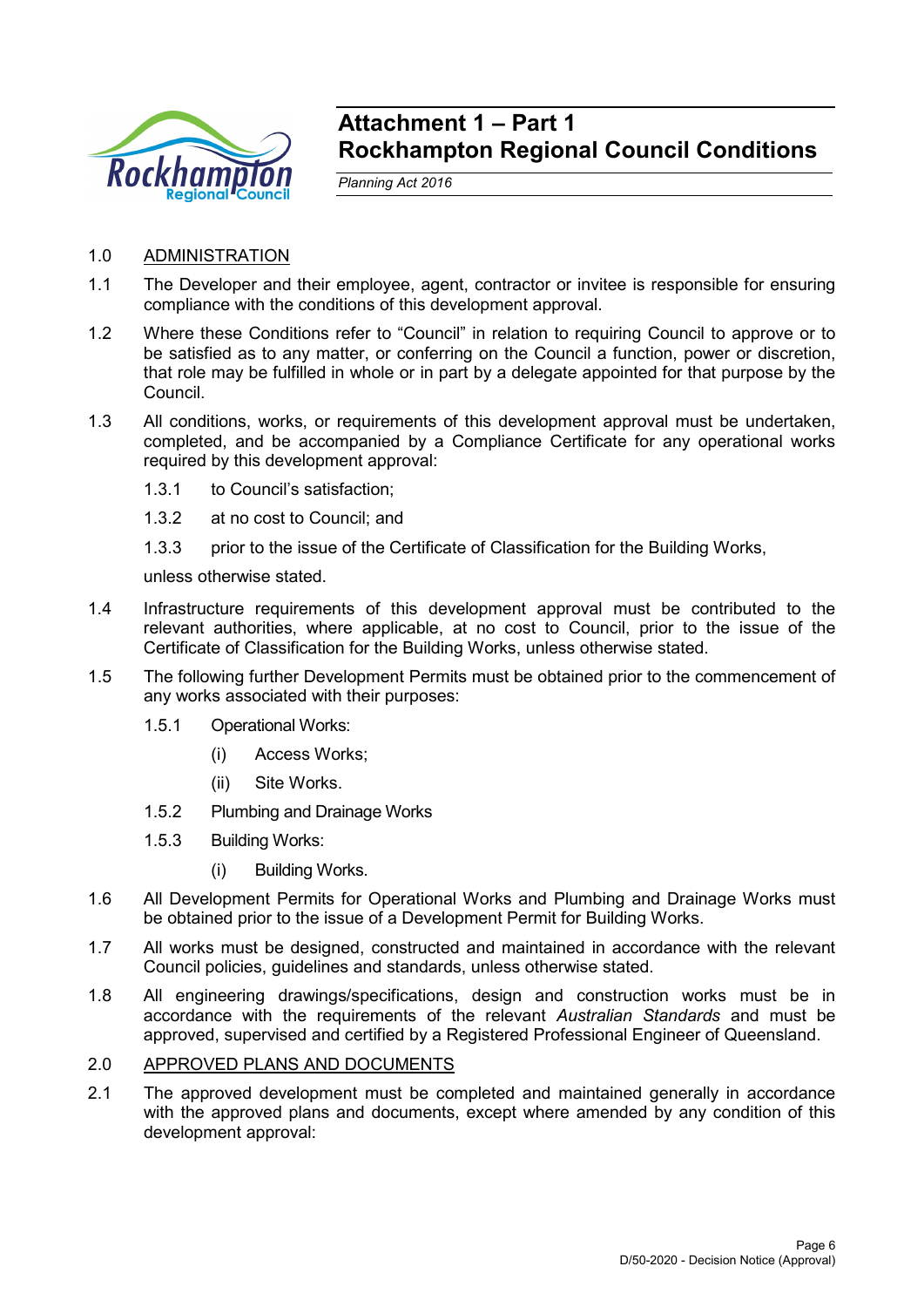| <b>Drawing/report title</b>                         | <b>Prepared by</b>               | <b>Date</b>       | <b>Reference</b><br>number | <b>Rev</b> |
|-----------------------------------------------------|----------------------------------|-------------------|----------------------------|------------|
| Material Change of Use for<br><b>Dwelling House</b> | <b>Capricorn Survey</b><br>Group | 21 May 2020       | 7680-01-MCU                | в          |
| Proposed Infrastructure<br>Areas                    | Ecosure                          | 27 August<br>2020 | PR5647                     |            |

- 2.2 Where there is any conflict between the conditions of this development approval and the details shown on the approved plans and documents, the conditions of this development approval must prevail.
- 2.3 Where conditions require the above plans or documents to be amended, the revised document(s) must be submitted for approval by Council prior to the submission of an application for a Development Permit for Operational Works.

### 3.0 ACCESS WORKS

- 3.1 A Development Permit for Operational Works (access works) must be obtained prior to the commencement of any access works on the development site.
- 3.2 All access works must be designed and constructed in accordance with the approved plans (refer to condition 2.1), *Capricorn Municipal Development Guidelines*, and the provisions of a Development Permit for Operational Works (access works).
- 3.3 The existing access from Edmistone Road to the eastern property boundary of the subject lot must be upgraded to comply with the requirements of the *Capricorn Municipal Development Guidelines*.
- 3.4 The internal access to the building envelope must be constructed to the same height as the portion of Edmistone Road fronting the site.
- 3.5 All vehicles must ingress and egress the development in a forward gear.
- 4.0 PLUMBING AND DRAINAGE WORKS
- 4.1 All internal plumbing and drainage works must be designed and constructed in accordance with the approved plans (refer to condition 2.1), *Capricorn Municipal Development Guidelines*, *Water Supply (Safety and Reliability) Act 2008, Plumbing and Drainage Act 2018*, Council's Plumbing and Drainage Policies and the provisions of a Development Permit for Plumbing and Drainage Works.
- 4.2 Adequate domestic and fire fighting protection must be provided to the development, and must be certified by an hydraulic engineer or other suitably qualified person.
- 4.3 A Site Evaluation Report in accordance with the *Queensland Plumbing and Wastewater Code* for on-site sewerage must be submitted with the Plumbing and Drainage application for the dwelling. The Site Evaluation Report must take into account the slope of the development site, flood implication and its proximity to a water course.
- 4.4 On-site sewerage treatment and disposal must be provided in accordance with the *Queensland Plumbing and Wastewater Code* and Council's Plumbing and Drainage Policies.
- 4.5 The on-site sewerage treatment and disposal area must not be located within the existing water course or conflict with the separation distance as detailed with the *Queensland Plumbing and Wastewater Code*.
- 4.6 Structures must not be located within the on-site sewerage treatment and disposal area or conflict with the separation distances, in accordance with the *Queensland Plumbing and Wastewater Code*.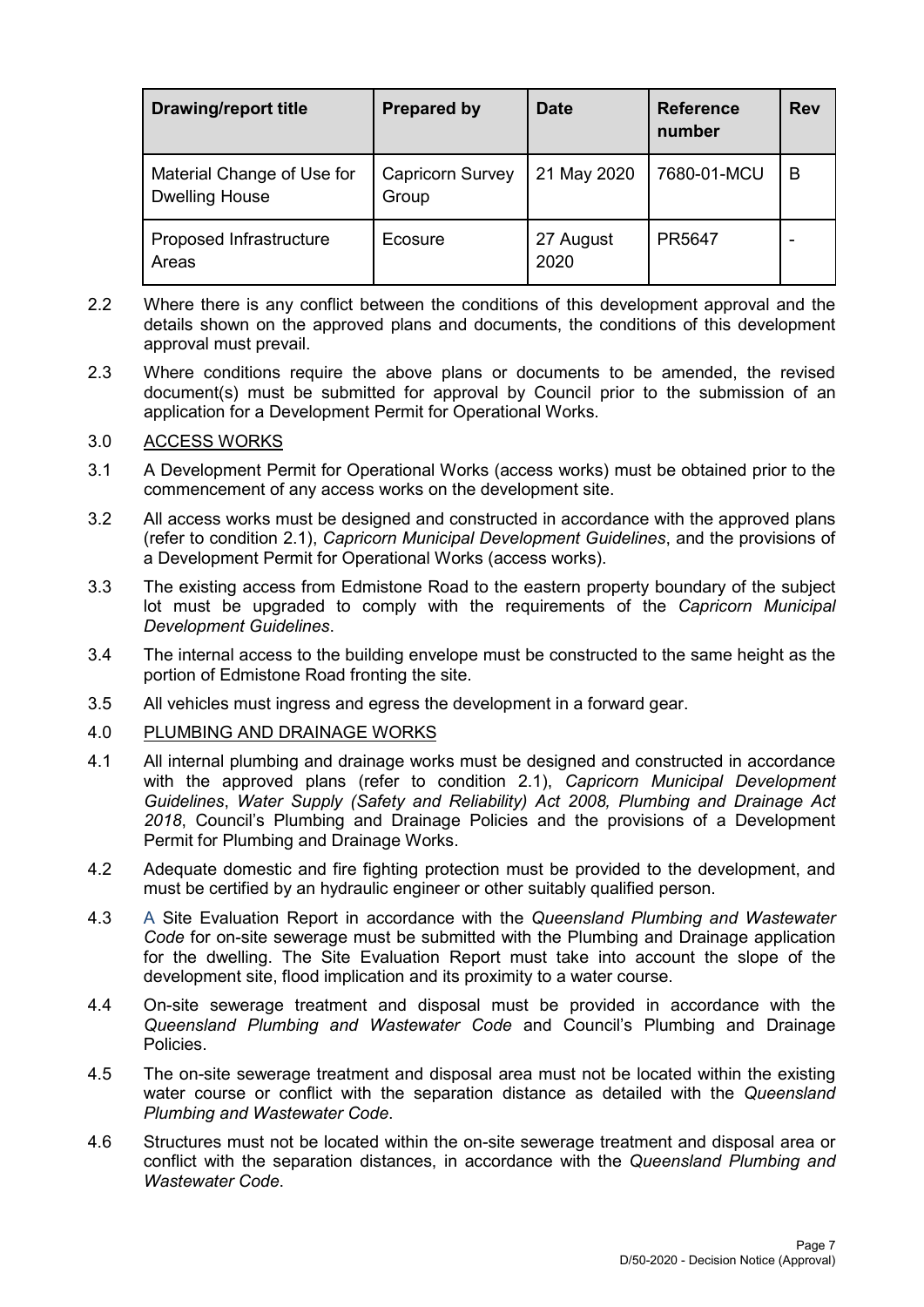### 5.0 SITE WORKS

- 5.1 A Development Permit for Operational Works (site works) must be obtained prior to the commencement of any site works on the development site.
- 5.2 Any application for a Development Permit for Operational Works (site works) must be accompanied by an earthworks plan that clearly identifies the following:
	- 5.2.1 the location of cut and/or fill;
	- 5.2.2 the type of fill to be used and the manner in which it is to be compacted;
	- 5.2.3 the quantum of fill to be deposited or removed and finished cut and/or fill levels;
	- 5.2.4 details of any proposed access routes that are intended to be used to transport fill to or from the development site; and
	- 5.2.5 the maintenance of access roads to and from the development site so that they are free of all cut and/or fill material and cleaned as necessary.
- 5.3 All earthworks must be undertaken in accordance with *Australian Standard AS3798 "Guidelines on earthworks for commercial and residential developments".*
- 5.4 Any application for a Development Permit for Operational Works (site works) must be accompanied by a preliminary site investigation into acid sulfate soils. If preliminary testing indicates that acid sulfate soils are present in the areas to be excavated or filled, a more detailed acid sulfate soil investigation must be completed, and an appropriate management plan submitted to Council as part of any application for a Development Permit for Operational Works (site works). The detailed investigation and associated management plan must be carried out in accordance with the *Queensland Acid Sulfate Soil Technical Manual* and *State Planning Policy 2017*.
- 5.5 Site works must be constructed such that they do not, at any time, in any way restrict, impair or change the natural flow of runoff water, or cause a nuisance or worsening to surrounding land or infrastructure.
- 5.6 Any vegetation cleared or removed must be:
	- (i) mulched on-site and utilised on-site for landscaping purposes to Council's satisfaction, or in accordance with the approved landscaping plan; or
	- (ii) removed for disposal at a location approved by Council,

within sixty (60) days of clearing. Any vegetation removed must not be burnt.

- 5.7 All site works must be undertaken to ensure that there is:
	- 5.7.1 no increase in upstream or downstream flood levels for all levels of immunity up to a one per cent (1%) Annual exceedance probability flood event;
	- 5.7.2 no increase in velocity profiles, for which no remedy exists to prevent erosion and/or scouring. In the event that modelling shows non-compliance with the above, works must be undertaken within the system to satisfy the above criteria for development; and
	- 5.7.3 a lawful point of discharge to which the approved works drain during construction phase.
- 5.8 Any application for a Development Permit for Operational Works (Site Works) must be accompanied by a Flood Statement / Risk Assessment prepared and certified by a Registered Professional Engineer of Queensland that as a minimum includes:
	- 5.8.1 current natural surface level and any proposed adjustment to natural surface levels;
	- 5.8.2 relevant low hazard access route;
	- 5.8.3 flood depths, velocity and afflux generated due to development;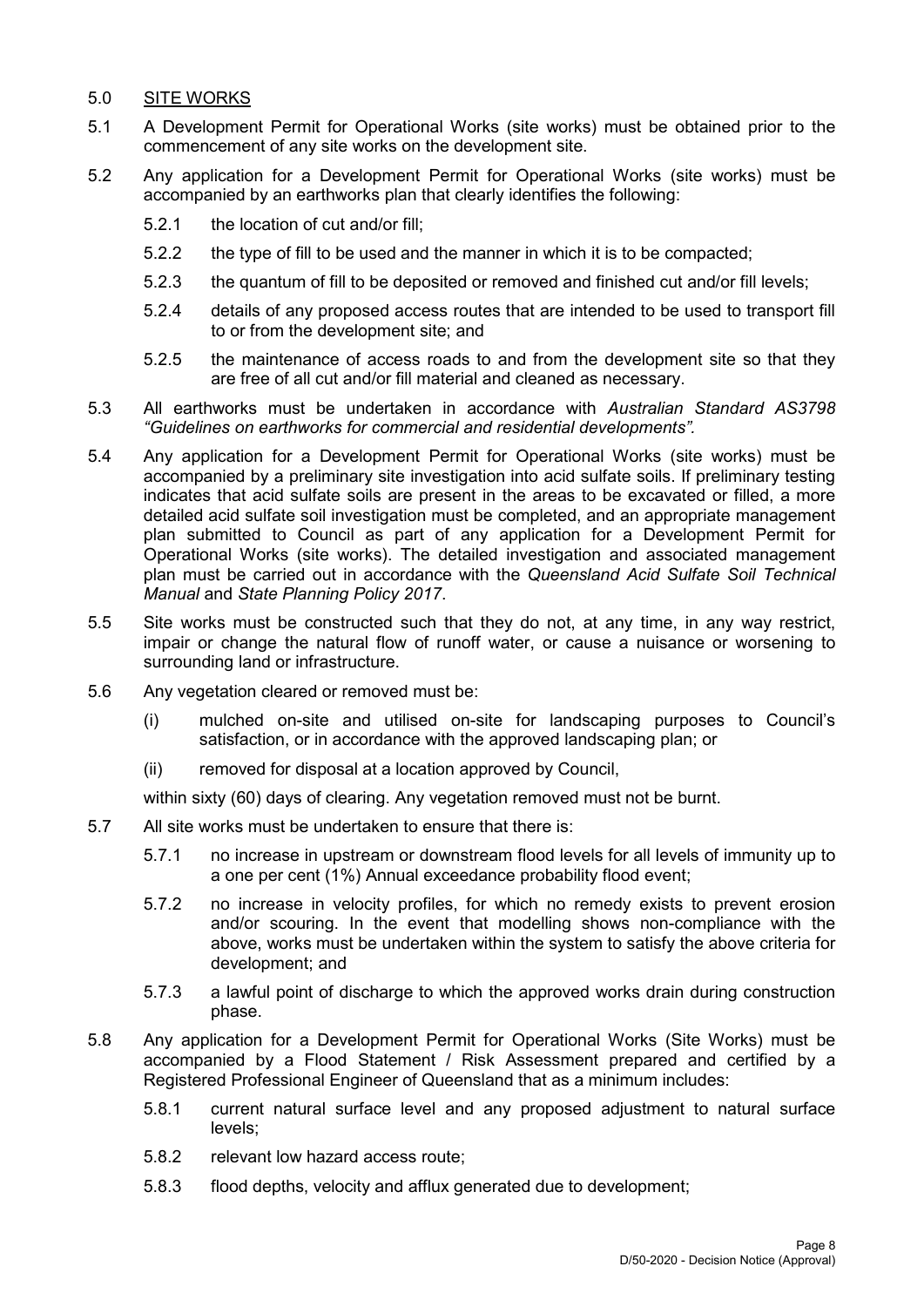- 5.8.4 flood hazard and hydraulic classification;
- 5.8.5 potential impact of development on flood depth and velocity;
- 5.8.6 evacuation options and effective warning time;
- 5.8.7 source(s) of information;
- 5.8.8 details of the mitigation measures proposed to address any potential impacts.

### 6.0 BUILDING WORKS

- 6.1 A Development Permit for Building Works must be obtained prior to the commencement of any building works on the site.
- 6.2 The finished floor level for habitable areas must be a minimum of 500 millimetres above a one percent (1%) Annual Exceedance Probability, flood inundation level
- 6.3 All non-habitable areas subjected to flood inundation during a one per cent (1%) Annual exceedance probability flood event, must be designed and constructed using suitable flood resilient materials.
- 6.4 All electrical and telecommunication services and utilities connected to the property, including electrical outlets, must be designed and installed at such a height that they are a minimum of 500 millimetres above a one per cent (1%) Annual exceedance probability flood level.
- 6.5 Any application for a Development Permit for Building Works must be accompanied by a detailed structural engineering report and a building certificate prepared by a suitably qualified Registered Professional Engineer of Queensland, which demonstrates that the building has been designed to withstand the forces created by floodwaters and debris loading.

### 7.0 ELECTRICITY

7.1 Electricity services must be provided in accordance with approved Operational Works Plans and the standards and requirements of the relevant service provider.

### 8.0 TELECOMMUNICATIONS

8.1 Telecommunications services must be provided to the development in accordance with the standards and requirements of the relevant service provider. Unless otherwise stipulated by telecommunications legislation at the time of installation, this includes all necessary pits and pipes, and conduits that provide a connection to the telecommunications network.

## 9.0 ASSET MANAGEMENT

- 9.1 Any alteration necessary to electricity, telephone, water mains, sewerage mains, and/or public utility installations resulting from the development or in connection with the development, must be undertaken and completed at no cost to Council.
- 9.2 Any damage to existing stormwater, water supply and sewerage infrastructure, kerb and channel, pathway or roadway (including removal of concrete slurry from public land and Council infrastructure), that occurs while any works are being carried out in association with this development approval must be repaired at full cost to the developer. This includes the reinstatement of any existing traffic signs or pavement markings that may have been removed or damaged.

### 10.0 ENVIRONMENTAL

- 10.1 Any application for a Development Permit for Operational Works must be accompanied by an Erosion and Sediment Control Plan that addresses, but is not limited to, the following:
	- (i) objectives;
	- (ii) site location and topography;
	- (iii) vegetation;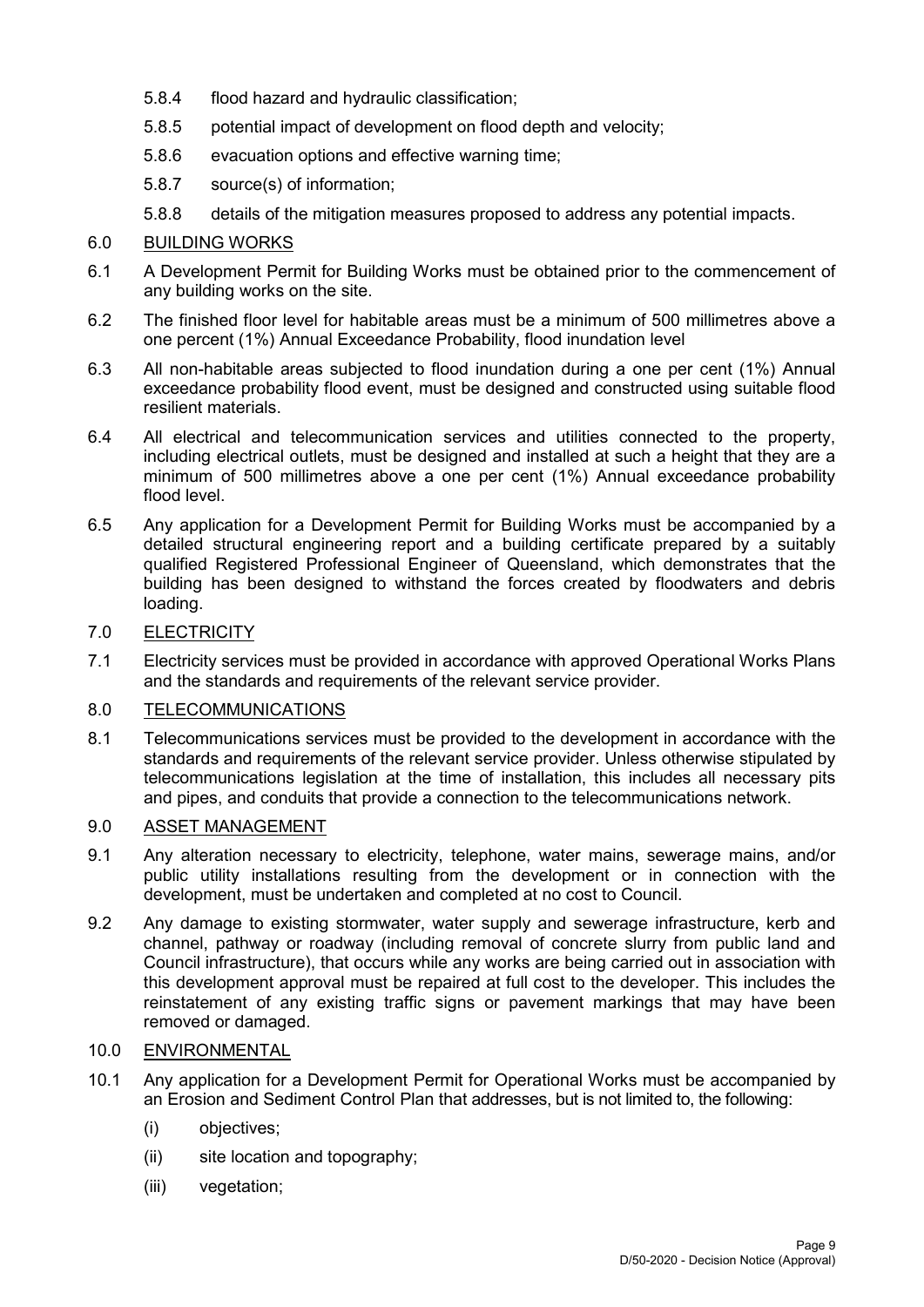- (iv) site drainage;
- (v) soils;
- (vi) erosion susceptibility;
- (vii) erosion risk;
- (viii) concept;
- (ix) design; and
- (x) implementation,

for the construction and post-construction phases of work.

- 10.2 The Erosion Control and Stormwater Control Management Plan prepared by a Registered Professional Engineer of Queensland in accordance with the *Capricorn Municipal Design Guidelines*, must be implemented, monitored and maintained for the duration of the development works, and until all exposed soil areas are permanently stabilised (for example, turfed, hydromulched, concreted, landscaped). The plan must be available on-site for inspection by Council Officers whilst all works are being carried out.
- 10.3 Alteration to natural landforms, hydrology and drainage patterns do not significantly impact upon ecological values of the site including the wetland.
- 10.4 Any landscaping to the development will use only native plant species, preferably endemic to the Rockhampton Region.
- 10.5 The access track is required to follow the existing retaining wall on the north side of the site which is already disturbed from an ecological perspective.
- 10.6 Any clearing will require a fauna spotter catcher to perform a pre-clearance survey of the development site to ensure that no threatened species will be impacted, in particular the squatter pigeon which is listed as vulnerable under the *Nature Conservation Act 1992* and the *Environment Protection and Biodiversity Conservation Act 1999 (Cth)*.
- 10.7 All access infrastructure requires sediment and erosion control measures to be installed and implemented.
- 10.8 If degradation of native plant species or ecological communities occurs as a result of the development, the degraded areas are required to be rehabilitated using native plant species, preferably endemic to the Rockhampton Region.

#### 11.0 OPERATING PROCEDURES

- 11.1 All construction materials, waste, waste skips, machinery and contractors' vehicles must be located and stored or parked within the development site. Storage of materials or parking of construction machinery or contractors' vehicles must not occur within Edmistone Road.
- 11.2 A Contingency Plan must be submitted to Council prior to the issue of the Development Permit for Building Works. The plan must demonstrate that the subject development will not increase the flood debris loading of flood waters nor result in environmental harm. The Plan must also include details of how the residents of the dwelling will collect possessions, clear the site and vacate the property in a flood event. The principles of the Contingency Plan will be entered against Lot 8 on RP617844 as a property note.

NOTE: Council is not required to approve Contingency Plans. Council does not accept any liability for loss of or damage to property, or injury, or loss of life as a result of any person using or relying on the Contingency Plan or failing to use the Contingency Plan during a flood event.

- 11.3 It is the responsibility of the owner or occupier of the land from time to time to implement the Contingency Plan during a flood event or if there is a risk of flooding near the land.
- 11.4 A review and amendment of the 'Emergency Management and Recovery Plan' must be undertaken with any change in the owner or occupier of the land to demonstrate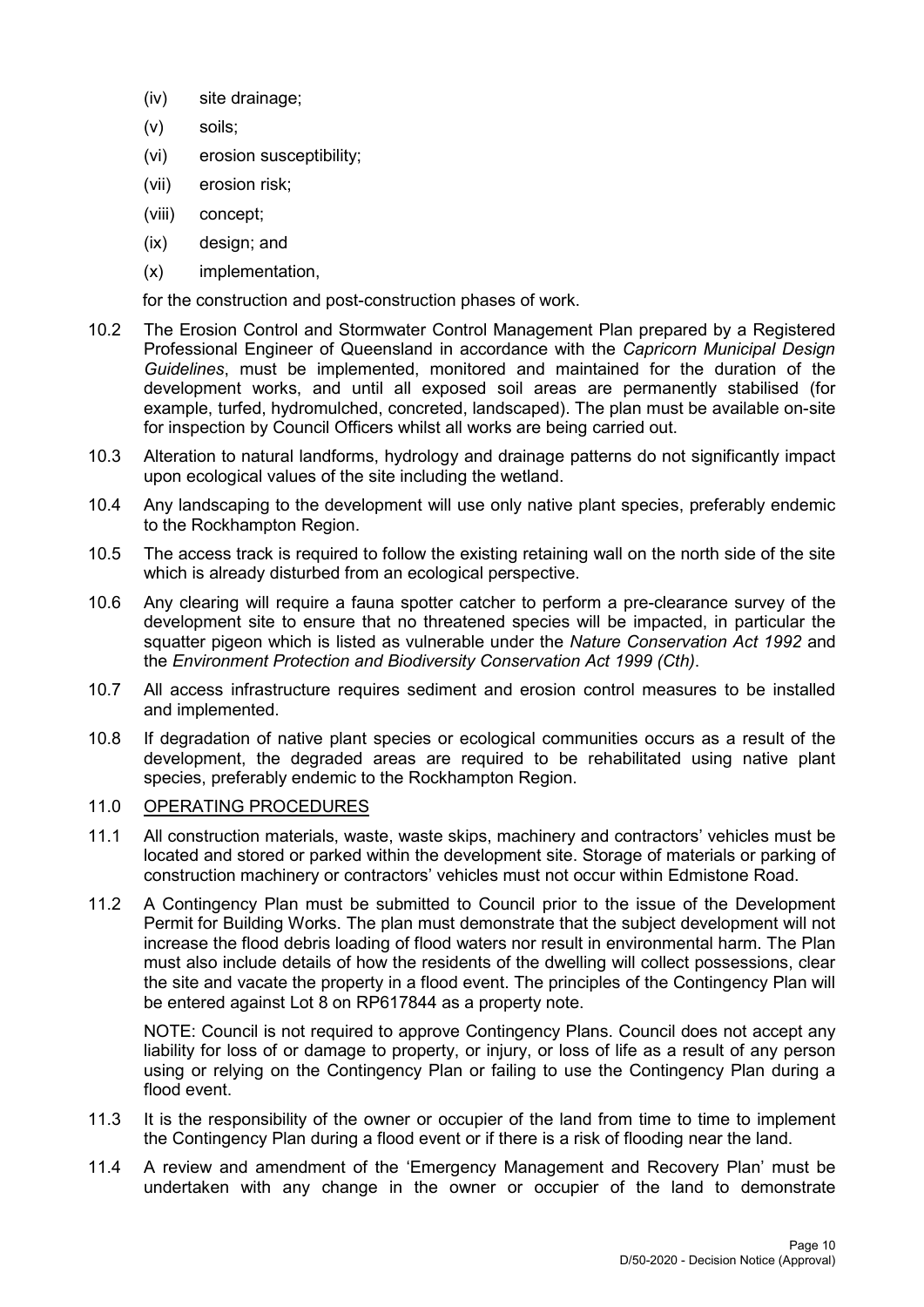appropriate evacuation routes and preparation procedures during a flood event or if there is a risk of flooding near the land.

#### ADVISORY NOTES

#### NOTE 1. Aboriginal Cultural Heritage

It is advised that under section 23 of the *Aboriginal Cultural Heritage Act 2003*, a person who carries out an activity must take all reasonable and practicable measures to ensure the activity does not harm Aboriginal cultural heritage (the "cultural heritage duty of care"). Maximum penalties for breaching the duty of care are listed in the Aboriginal cultural heritage legislation. The information on Aboriginal cultural heritage is available on the Department of Aboriginal and Torres Strait Islander and Partnerships website [www.datsip.qld.gov.au.](http://www.datsip.qld.gov.au/)

#### NOTE 2. General Environmental Duty

General environmental duty under the *Environmental Protection Act 1994* prohibits unlawful environmental nuisance caused by noise, aerosols, particles, dust, ash, fumes, light, odour or smoke beyond the boundaries of the development site during all stages of the development including earthworks, construction and operation.

#### NOTE 3. General Safety Of Public During Construction

The *Work Health and Safety Act 2011* and *Manual of Uniform Traffic Control Devices* must be complied with in carrying out any construction works, and to ensure safe traffic control and safe public access in respect of works being constructed on a road.

#### NOTE 4. Property Note (Contingency Plan)

A complete copy of the Development Approval and any documents conditioned by this development approval (including the Contingency Plan or an updated Contingency Plan) must be given to the proposed purchaser when entering into a contract of sale or to the new registered proprietor upon any transfer of land for this lot.

#### NOTE 5. Works in Road Reserve Permit

It is advised that a Works in Road Reserve Permit (including a fee for the vehicle crossover and compliant with Standard Capricorn Municipal Development Guidelines, Standard Drawings) may be accepted in place of the application for a Development Permit for Operational Works (access works).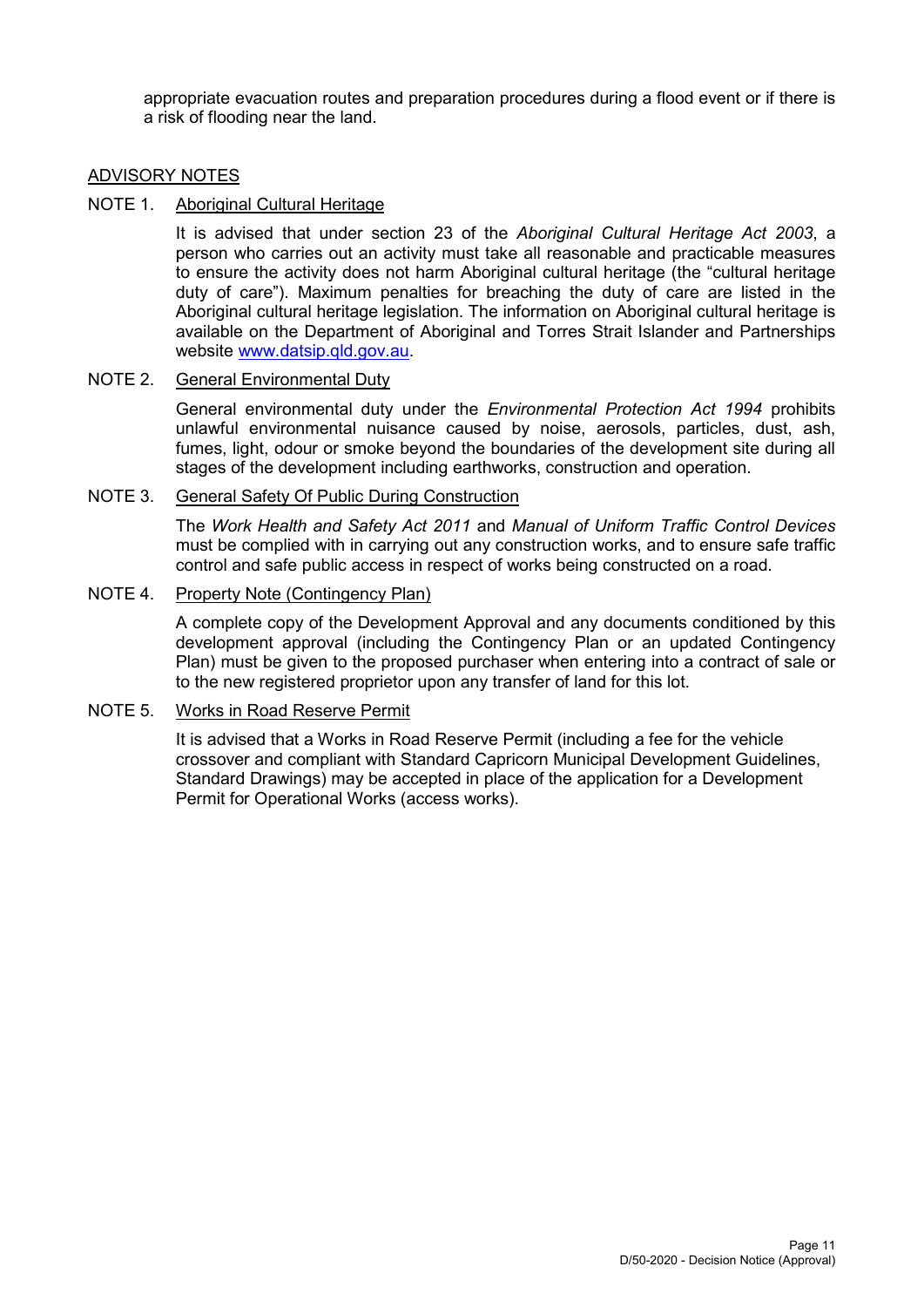

# **Attachment 2 - Appeal Rights**

*PLANNING ACT 2016*

The following is an extract from the *Planning Act 2016 (Chapter 6)*

#### *Appeal rights*

#### *229 Appeals to tribunal or P&E Court*

- (1) Schedule 1 states—
	- (a) matters that may be appealed to— (i)either a tribunal or the P&E Court; or (ii)only a tribunal; or (iii)only the P&E Court; and
	- (b) the person—

(i)who may appeal a matter (the **appellant**); and (ii)who is a respondent in an appeal of the matter; and (iii)who is a co-respondent in an appeal of the matter; and

- (iv)who may elect to be a co-respondent in an appeal of the matter.
- (2) An appellant may start an appeal within the appeal period.
- (3) The **appeal period** is—
	- (a) for an appeal by a building advisory agency—10 business days after a decision notice for the decision is given to the agency or
	- (b) for an appeal against a deemed refusal—at any time after the deemed refusal happens; or
	- (c) for an appeal against a decision of the Minister, under chapter 7, part 4, to register premises or to renew the registration of premises—20 business days after a notice is published under section 269(3)(a) or (4); or
	- (d) for an appeal against an infrastructure charges notice— 20 business days after the infrastructure charges notice is given to the person; or
	- (e) for an appeal about a deemed approval of a development application for which a decision notice has not been given—30 business days after the applicant gives the deemed approval notice to the assessment manager; or
	- (f) for any other appeal—20 business days after a notice of the decision for the matter, including an enforcement notice, is given to the person.

#### Note—

See the P&E Court Act for the court's power to extend the appeal period.

- (4) Each respondent and co-respondent for an appeal may be heard in the appeal.
- (5) If an appeal is only about a referral agency's response, the assessment manager may apply to the tribunal or P&E Court to withdraw from the appeal.
- (6) To remove any doubt, it is declared that an appeal against an infrastructure charges notice must not be about—
	- (a) the adopted charge itself; or
	- (b) for a decision about an offset or refund—
		- (i) the establishment cost of trunk infrastructure identified in a LGIP; or

(ii) the cost of infrastructure decided using the method

included in the local government's charges resolution.

#### **230 Notice of appeal**

- (1) An appellant starts an appeal by lodging, with the registrar of the tribunal or P&E Court, a notice of appeal that—
	- (a) is in the approved form; and
	- (b) succinctly states the grounds of the appeal.
- (2) The notice of appeal must be accompanied by the required fee.
- (3) The appellant or, for an appeal to a tribunal, the registrar must, within the service period, give a copy of the notice of appeal to—
- (a) the respondent for the appeal; and
- (b) each co-respondent for the appeal; and
- (c) for an appeal about a development application under schedule 1, table 1, item 1—each principal submitter for the development application; and
- (d) for an appeal about a change application under schedule 1, table 1, item 2—each principal submitter for the change application; and
- (e) each person who may elect to become a co-respondent for the appeal, other than an eligible submitter who is not a principal submitter in an appeal under paragraph (c) or (d); and
- (f) for an appeal to the P&E Court—the chief executive; and
- (g) for an appeal to a tribunal under another Act—any other person who the registrar considers appropriate.
- (4) The **service period** is—
	- (a) if a submitter or advice agency started the appeal in the P&E Court—2 business days after the appeal is started; or
	- (b) otherwise—10 business days after the appeal is started.
- (5) A notice of appeal given to a person who may elect to be a co-respondent must state the effect of subsection
- (6) A person elects to be a co-respondent by filing a notice of election, in the approved form, within 10 business days after the notice of appeal is given to the person*.*
- **231 Other appeals**
- (1) Subject to this chapter, schedule 1 and the P&E Court Act, unless the Supreme Court decides a decision or other matter under this Act is affected by jurisdictional error, the decision or matter is non-appealable.
- (2) The Judicial Review Act 1991, part 5 applies to the decision or matter to the extent it is affected by jurisdictional error.
- (3) A person who, but for subsection (1) could have made an application under the Judicial Review Act 1991 in relation to the decision or matter, may apply under part 4 of that Act for a statement of reasons in relation to the decision or matter.
- (4) In this section— **decision** includes—
	- (a) conduct engaged in for the purpose of making a decision; and
	- (b) other conduct that relates to the making of a decision; and
	- (c) the making of a decision or the failure to make a decision; and
	- (d) a purported decision; and
	- (e) a deemed refusal.
- **non-appealable**, for a decision or matter, means the decision or matter—
	- (a) is final and conclusive; and
	- (b) may not be challenged, appealed against, reviewed, quashed, set aside or called into question in any other way under the Judicial Review Act 1991 or otherwise, whether by the Supreme Court, another court, a tribunal or another entity; and
	- (c) is not subject to any declaratory, injunctive or other order of the Supreme Court, another court, a tribunal or another entity on any ground.

#### **232 Rules of the P&E Court**

- (1) A person who is appealing to the P&E Court must comply with the rules of the court that apply to the appeal.
- (2) However, the P&E Court may hear and decide an appeal even if the person has not complied with rules of the P&E Court.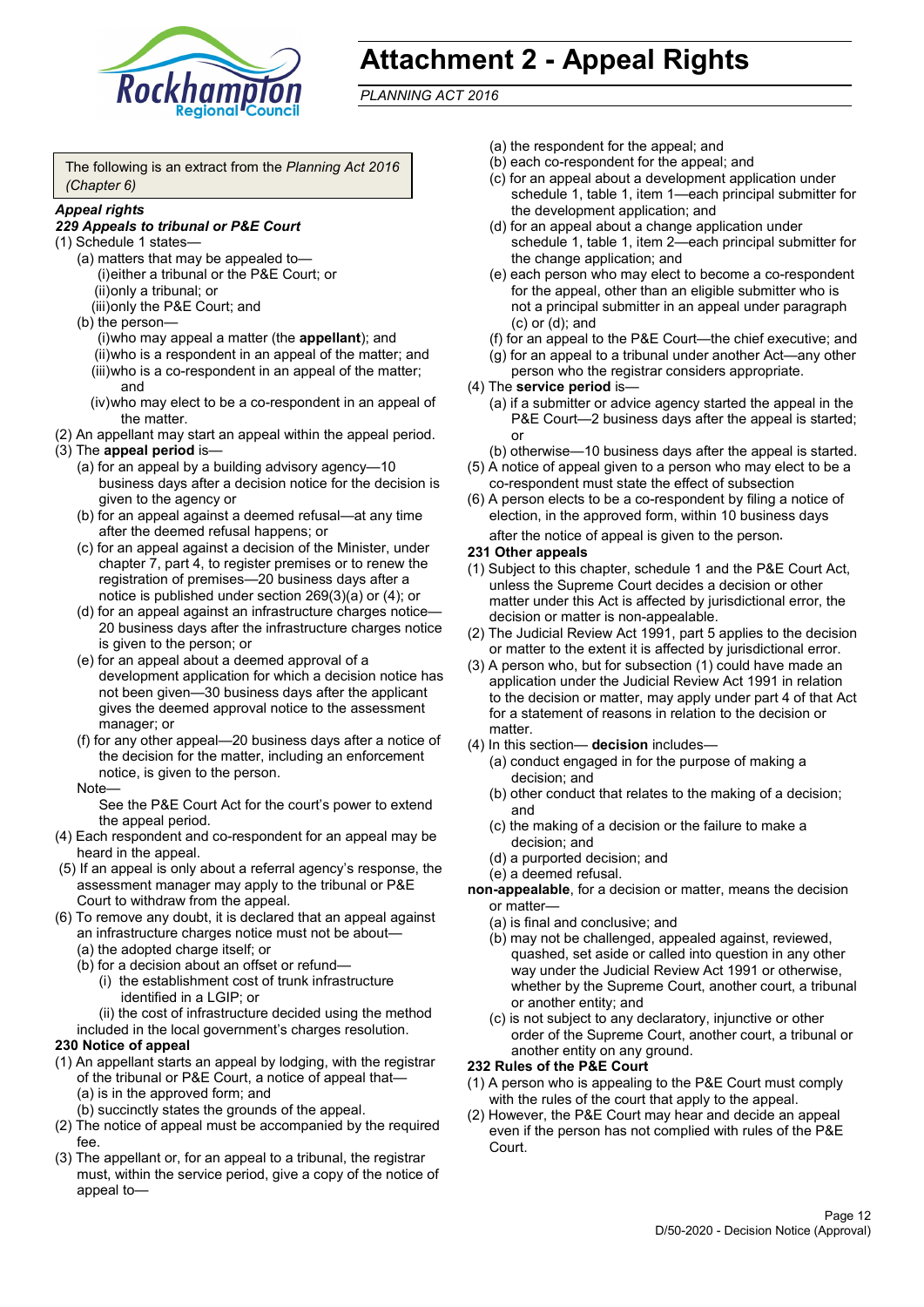

# **Appeal Rights**

*PLANNING ACT 2016*

# **Schedule 1**

#### **Appeals section 229 1 Appeal rights and parties to appeals**

- (1) Table 1 states the matters that may be appealed to—(a) the P&E court; or (b) a tribunal.
- (2) However, table 1 applies to a tribunal only if the matter involves—
	- (a) the refusal, or deemed refusal of a development application, for—
	- (i) a material change of use for a classified building; or
	- (ii) operational work associated with building work, a retaining wall, or a tennis court; or
	- (b) a provision of a development approval for—
	- (i) a material change of use for a classified building; or
- (ii) operational work associated with building work, a retaining wall, or a tennis court; or
	- (c) if a development permit was applied for—the decision to give a preliminary approval for—
		- (i) a material change of use for a classified building; or
		- (ii) operational work associated with building work, a retaining wall, or a tennis court; or
	- (d) a development condition if—
		- (i) the development approval is only for a material change of use that involves the use of a building classified under the Building Code as a class 2 building; and
		- (ii) the building is, or is proposed to be, not more than 3 storeys; and
		- (iii) the proposed development is for not more than 60 sole-occupancy units; or
	- (e) a decision for, or a deemed refusal of, an extension application for a development approval that is only for a material change of use of a classified building; or
	- (f) a decision for, or a deemed refusal of, a change application for a development approval that is only for a material change of use of a classified building; or
	- (g) a matter under this Act, to the extent the matter relates to—
		- (i) the Building Act, other than a matter under that Act that may or must be decided by the Queensland Building and Construction Commission; or
		- (ii) the Plumbing and Drainage Act, part 4 or 5; or
	- (h) a decision to give an enforcement notice in relation to a matter under paragraphs (a) to (g); or
	- (i) a decision to give an infrastructure charges notice; or
	- (j) the refusal, or deemed refusal, of a conversion application; or
	- (k) a matter that, under another Act, may be appealed to the tribunal; or
	- (l) a matter prescribed by regulation.
- (3) Also, table 1 does not apply to a tribunal if the matter

involves—

- (a) for a matter in subsection  $(2)(a)$  to  $(d)$ 
	- (i) a development approval for which the development application required impact assessment; and
	- (ii) a development approval in relation to which the assessment manager received a properly made submission for the development application; or
- (b) a provision of a development approval about the identification or inclusion, under a variation approval, of a matter for the development.
- (4) Table 2 states the matters that may be appealed only to the P&E Court.
- (5) Table 3 states the matters that may be appealed only to the tribunal.
- (6) In each table—
	- (a) column 1 states the appellant in the appeal; and
	- (b) column 2 states the respondent in the appeal; and
	- (c) column 3 states the co-respondent (if any) in the appeal; and
	- (d) column 4 states the co-respondents by election (if any) in the appeal.
- (7) If the chief executive receives a notice of appeal under section 230(3)(f), the chief executive may elect to be a corespondent in the appeal.

| Table 1<br>Appeals to the P&E Court and, for certain matters, to a tribunal                                                                                                                                                                                                                                                                    |                           |                                         |                                                       |  |
|------------------------------------------------------------------------------------------------------------------------------------------------------------------------------------------------------------------------------------------------------------------------------------------------------------------------------------------------|---------------------------|-----------------------------------------|-------------------------------------------------------|--|
| 1. Development applications<br>An appeal may be made against-<br>(a) the refusal of all or part of the development application; or<br>(b) the deemed refusal of the development application; or<br>(c) a provision of the development approval; or<br>(d) if a development permit was applied for—the decision to give a preliminary approval. |                           |                                         |                                                       |  |
| Column 1<br>Column 2<br>Column 3<br>Column 4<br>Co-respondent by election<br>Respondent<br>Co-respondent<br>Appellant<br>$($ if any $)$<br>$(i$ f anv $)$                                                                                                                                                                                      |                           |                                         |                                                       |  |
| The applicant                                                                                                                                                                                                                                                                                                                                  | The assessment<br>manager | If the appeal is about<br>a concurrence | 1 A concurrence agency that is<br>not a co-respondent |  |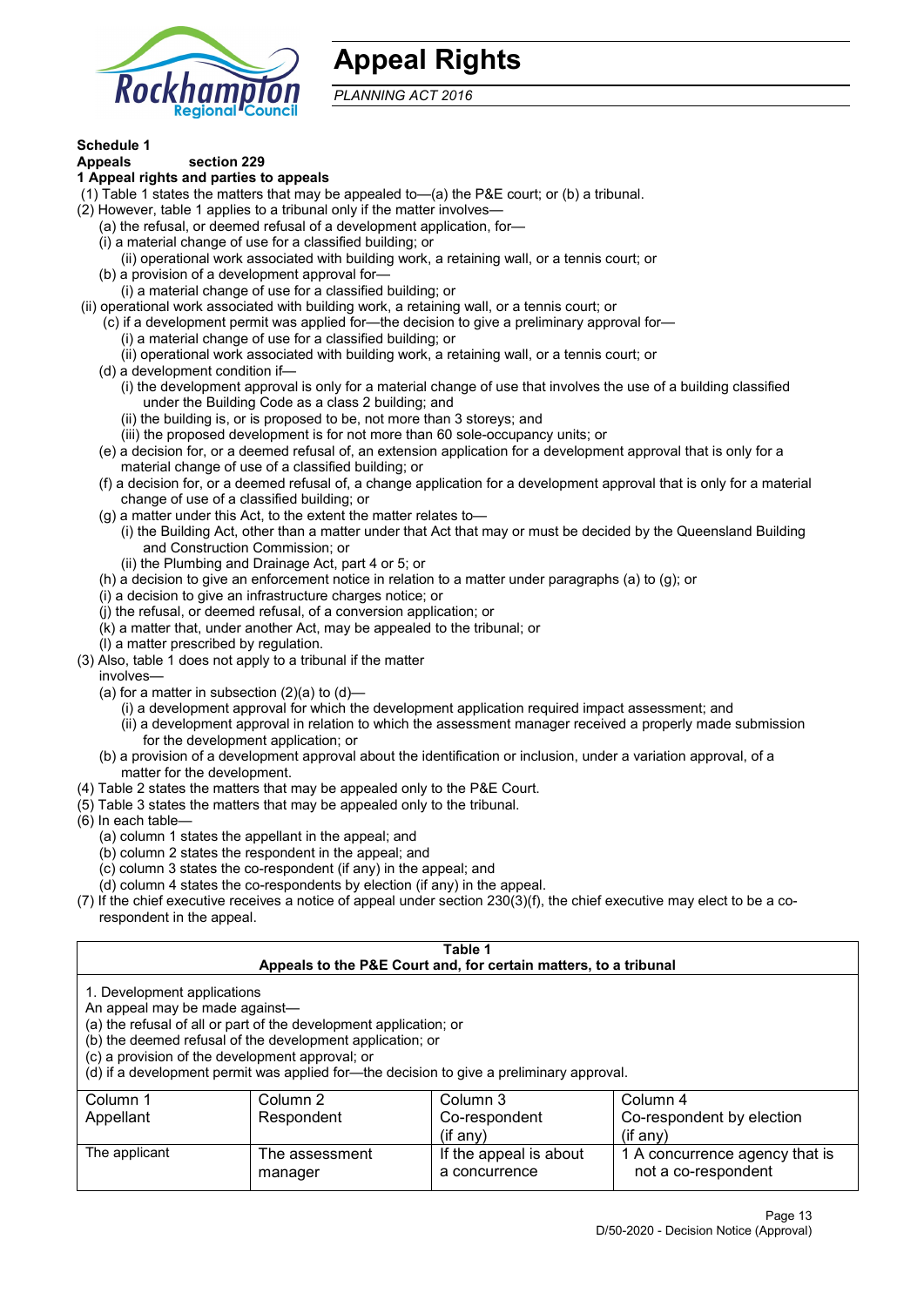| Table 1<br>Appeals to the P&E Court and, for certain matters, to a tribunal                                                                                                                           |                                   |                                                                 |                                                                                                                                                                                                                                                                                                                                                 |  |
|-------------------------------------------------------------------------------------------------------------------------------------------------------------------------------------------------------|-----------------------------------|-----------------------------------------------------------------|-------------------------------------------------------------------------------------------------------------------------------------------------------------------------------------------------------------------------------------------------------------------------------------------------------------------------------------------------|--|
|                                                                                                                                                                                                       |                                   | agency's referral<br>response-the<br>concurrence agency         | 2 If a chosen Assessment<br>manager is the respondent-<br>the prescribed assessment<br>manager<br>3 Any eligible advice agency for<br>the application<br>4 Any eligible submitter for the<br>application                                                                                                                                        |  |
| 2. Change applications<br>An appeal may be made against-<br>(b) a deemed refusal of a change application.                                                                                             |                                   |                                                                 | (a) a responsible entity's decision for a change application, other than a decision made by the P&E court; or                                                                                                                                                                                                                                   |  |
| Column 1<br>Appellant                                                                                                                                                                                 | Column <sub>2</sub><br>Respondent | Column 3<br>Co-respondent<br>(if any)                           | Column 4<br>Co-respondent by election<br>(if any)                                                                                                                                                                                                                                                                                               |  |
| 1 The applicant<br>2 If the responsible<br>entity is the<br>assessment<br>manager-an<br>affected entity that<br>gave a pre-request<br>notice or response<br>notice                                    | The responsible<br>entity         | If an affected entity<br>starts the appeal-the<br>applicant     | 1 A concurrence agency for the<br>development application<br>2 If a chosen assessment<br>manager is the respondent-<br>the prescribed assessment<br>manager<br>3 A private certifier for the<br>development application<br>4 Any eligible advice agency for<br>the change application<br>5 Any eligible submitter for the<br>change application |  |
| 3. Extension applications<br>An appeal may be made against-<br>(a) the assessment manager's decision about an extension application; or<br>(b) a deemed refusal of an extension application.          |                                   |                                                                 |                                                                                                                                                                                                                                                                                                                                                 |  |
| Column 1<br>Appellant                                                                                                                                                                                 | Column <sub>2</sub><br>Respondent | Column 3<br>Co-respondent<br>(if any)                           | Column 4<br>Co-respondent by election<br>(if any)                                                                                                                                                                                                                                                                                               |  |
| 1 The applicant<br>1<br>2<br>For a matter other<br>than a deemed<br>refusal of an<br>extension<br>application - a<br>concurrence<br>agency, other than<br>the chief executive,<br>for the application | The assessment<br>manager         | If a concurrence<br>agency starts the<br>appeal - the applicant | If a chosen assessment<br>manager is the respondent - the<br>prescribed assessment manager                                                                                                                                                                                                                                                      |  |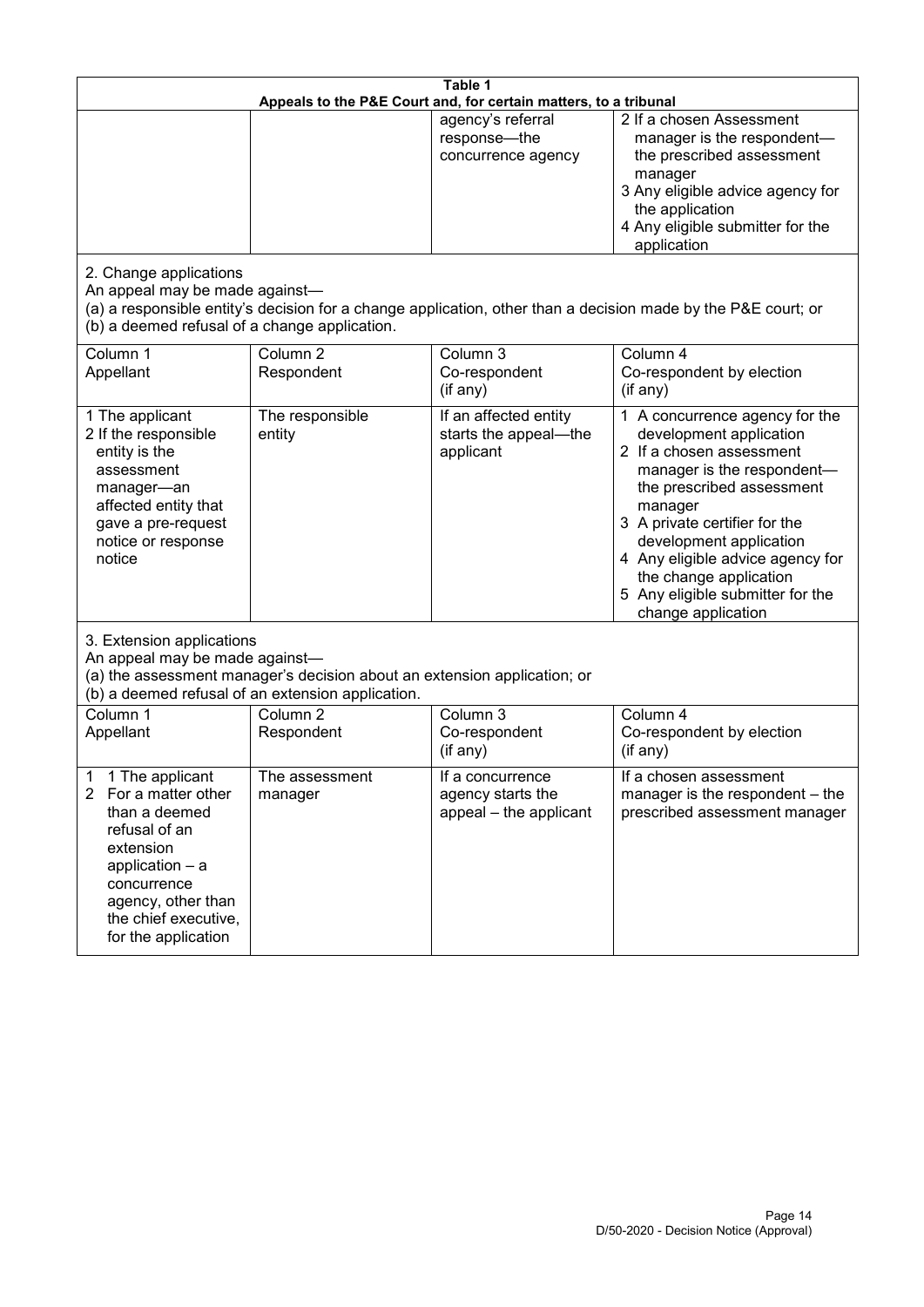#### **Table 1 Appeals to the P&E Court and, for certain matters, to a tribunal**

4. Infrastructure charges notices

- An appeal may be made against an infrastructure charges notice on 1 or more of the following grounds
- a) The notice involved an error relating to
	- (i) The application of the relevant adopted charge; or
- Examples of errors in applying an adopted charge
	- The incorrect application of gross floor area for a non-residential development
	- Applying an incorrect 'use category', under a regulation, to the development
	- (i) The working out of extra demands, for section 120; or
	- (ii) An offset or refund; or
- b) The was no decision about an offset or refund; or
- c) If the infrastructure charges notice states a refund will be given the timing for giving the refund; or
- d) The amount of the charge is so unreasonable that no reasonable relevant local government could have

### imposed the amount.

| Column 1               | Column 2               | Column 3      | Column 4                  |
|------------------------|------------------------|---------------|---------------------------|
| Appellant              | Respondent             | Co-respondent | Co-respondent by election |
|                        |                        | (if any)      | $($ if any $)$            |
| The person given the   | The local government   |               |                           |
| Infrastructure charges | that gave the          |               |                           |
| notice                 | infrastructure charges |               |                           |
|                        | notice                 |               |                           |

5. Conversion applications

An appeal may be made against—

(a) the refusal of a conversion application; or

(b) a deemed refusal of a conversion application.

| Column 1<br>Appellant | Column 2<br>Respondent                                                  | Column 3<br>Co-respondent<br>$($ if any $)$ | Column 4<br>Co-respondent by election<br>$($ if any $)$ |
|-----------------------|-------------------------------------------------------------------------|---------------------------------------------|---------------------------------------------------------|
| The applicant         | The local government<br>to which the conversion<br>application was made |                                             |                                                         |

6. Enforcement notices

An appeal may be made against the decision to give an enforcement notice.

| Column 1                                   | Column 2                     | Column 3      | Column 4                                                                                                                                                                   |
|--------------------------------------------|------------------------------|---------------|----------------------------------------------------------------------------------------------------------------------------------------------------------------------------|
| Appellant                                  | Respondent                   | Co-respondent | Co-respondent by election                                                                                                                                                  |
|                                            |                              | (if any)      | $($ if any $)$                                                                                                                                                             |
| The person given the<br>enforcement notice | The enforcement<br>authority |               | If the enforcement authority is<br>not the local government for<br>the premises in relation to which<br>the offence is alleged to have<br>happened-the local<br>government |

#### **Table 2 Appeals to the P&E Court only**

1. Appeals from tribunal

An appeal may be made against a decision of a tribunal, other than a decision under

section 252, on the ground of—

(a) an error or mistake in law on the part of the tribunal; or

(b) jurisdictional error.

| Column 1<br>Appellant                             | Column 2<br>Respondent                                    | Column 3<br>Co-respondent<br>$($ if any $)$ | Column 4<br>Co-respondent by election<br>$($ if any $)$ |
|---------------------------------------------------|-----------------------------------------------------------|---------------------------------------------|---------------------------------------------------------|
| A party to the<br>proceedings for the<br>decision | The other party to the<br>proceedings for the<br>decision | ٠                                           |                                                         |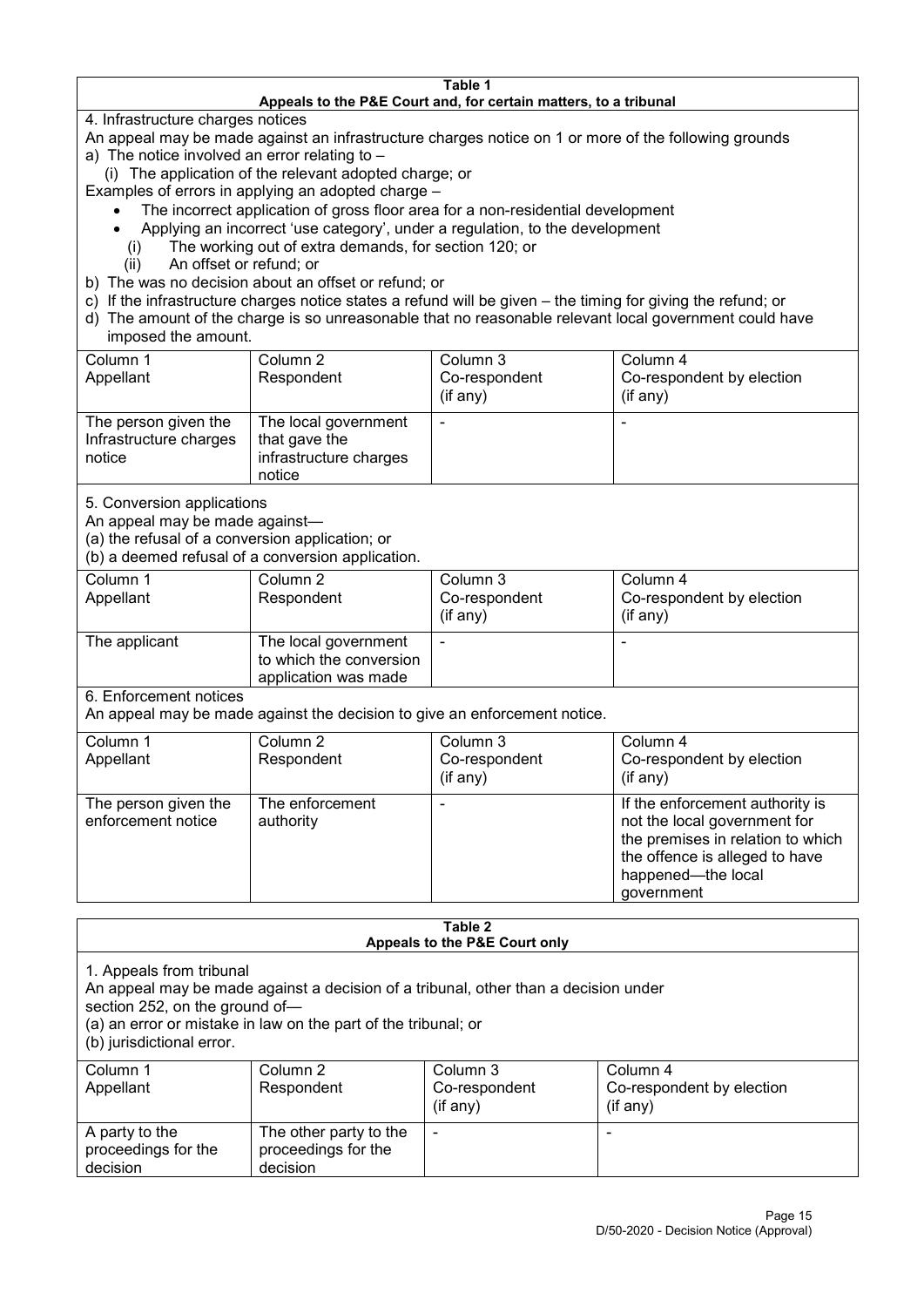#### **Table 2 Appeals to the P&E Court only**

2. Eligible submitter appeals

An appeal may be made against the decision to give a development approval, or an approval for a change application, to the extent that the decision relates to—

(a) any part of the development application for the development approval that required impact assessment; or (b) a variation request.

| Column 1<br>Appellant                                                                                                                                                                        | Column 2<br>Respondent                                                                                                     | Column 3<br>Co-respondent<br>(if any)                                                                                     | Column 4<br>Co-respondent by election<br>(if any)    |  |
|----------------------------------------------------------------------------------------------------------------------------------------------------------------------------------------------|----------------------------------------------------------------------------------------------------------------------------|---------------------------------------------------------------------------------------------------------------------------|------------------------------------------------------|--|
| 1 For a development<br>application-an<br>eligible submitter for<br>the development<br>application<br>2 For a change<br>application-an<br>eligible submitter for<br>the change<br>application | 1 For a development<br>application-the<br>assessment<br>manager<br>2 For a change<br>application-the<br>responsible entity | 1 The applicant<br>2 If the appeal is<br>about a concurrence<br>agency's referral<br>response---the<br>concurrence agency | Another eligible<br>submitter for the<br>application |  |
| 2. Eligible oubmitter and eligible educes agency appeals                                                                                                                                     |                                                                                                                            |                                                                                                                           |                                                      |  |

3. Eligible submitter and eligible advice agency appeals

An appeal may be made against a provision of a development approval, or failure to

include a provision in the development approval, to the extent the matter relates to—

(a) any part of the development application or the change application, for the development approval, that required impact assessment; or

(b) a variation request.

| Column 1<br>Appellant                                                                                                                                                                                                                                                                         | Column 2<br>Respondent                                                                                                     | Column 3<br>Co-respondent<br>(if any)                                                                                   | Column 4<br>Co-respondent by election<br>(if any) |
|-----------------------------------------------------------------------------------------------------------------------------------------------------------------------------------------------------------------------------------------------------------------------------------------------|----------------------------------------------------------------------------------------------------------------------------|-------------------------------------------------------------------------------------------------------------------------|---------------------------------------------------|
| 1 For a development<br>application-an<br>eligible submitter for<br>the development<br>application<br>2 For a change<br>application-an<br>eligible submitter for<br>the change<br>application<br>3 An eligible advice<br>agency for the<br>development<br>application or<br>change application | 1 For a development<br>application-the<br>assessment<br>manager<br>2 For a change<br>application-the<br>responsible entity | 1 The applicant<br>2 If the appeal is<br>about a concurrence<br>agency's referral<br>response-the<br>concurrence agency | Another eligible submitter for the<br>application |
| 4. Compensation claims<br>An appeal may be made against-<br>(a) a decision under section 32 about a compensation claim; or<br>(b) a decision under section 265 about a claim for compensation; or<br>(c) a deemed refusal of a claim under paragraph (a) or (b).                              |                                                                                                                            |                                                                                                                         |                                                   |
| Column 1<br>Appellant                                                                                                                                                                                                                                                                         | Column <sub>2</sub><br>Respondent                                                                                          | Column 3<br>Co-respondent<br>(if any)                                                                                   | Column 4<br>Co-respondent by election<br>(if any) |
| A person dissatisfied<br>with the decision                                                                                                                                                                                                                                                    | The local<br>government to which<br>the claim was made                                                                     |                                                                                                                         | ۰                                                 |
| 5. Registered premises                                                                                                                                                                                                                                                                        |                                                                                                                            |                                                                                                                         |                                                   |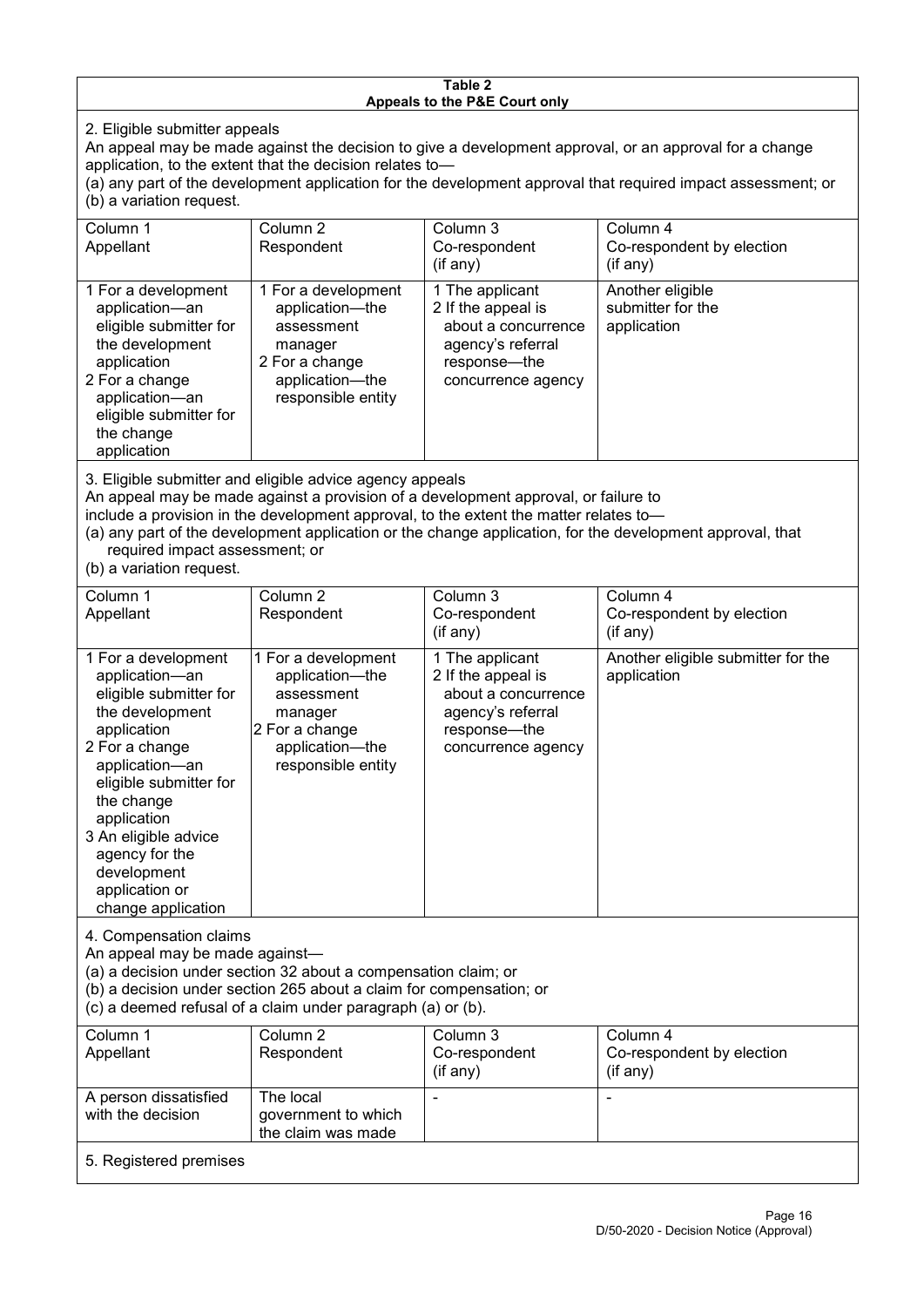| Table 2<br>Appeals to the P&E Court only                                                                                                                                                                                                                                                             |                                   |                                                                                                                                                                                                |                                                                                                                                                                             |  |
|------------------------------------------------------------------------------------------------------------------------------------------------------------------------------------------------------------------------------------------------------------------------------------------------------|-----------------------------------|------------------------------------------------------------------------------------------------------------------------------------------------------------------------------------------------|-----------------------------------------------------------------------------------------------------------------------------------------------------------------------------|--|
| An appeal may be made against a decision of the Minister under chapter 7, part 4.                                                                                                                                                                                                                    |                                   |                                                                                                                                                                                                |                                                                                                                                                                             |  |
| Column 1<br>Appellant                                                                                                                                                                                                                                                                                | Column <sub>2</sub><br>Respondent | Column 3<br>Co-respondent<br>(if any)                                                                                                                                                          | Column 4<br>Co-respondent by election<br>(if any)                                                                                                                           |  |
| 1 A person given a<br>decision notice about<br>the decision<br>2 If the decision is to<br>register premises or<br>renew the<br>registration of<br>premises-an owner<br>or occupier of<br>premises in the<br>affected area for the<br>registered premises<br>who is dissatisfied<br>with the decision | The Minister                      |                                                                                                                                                                                                | If an owner or occupier starts the<br>appeal - the owner of the<br>registered premises                                                                                      |  |
| 6. Local laws<br>under a local law about-<br>development; or<br>(b) the erection of a building or other structure.                                                                                                                                                                                   |                                   | An appeal may be made against a decision of a local government, or conditions applied,<br>(a) the use of premises, other than a use that is the natural and ordinary consequence of prohibited |                                                                                                                                                                             |  |
| Column 1<br>Appellant                                                                                                                                                                                                                                                                                | Column <sub>2</sub><br>Respondent | Column 3<br>Co-respondent<br>(if any)                                                                                                                                                          | Column 4<br>Co-respondent by election<br>(if any)                                                                                                                           |  |
| A person who-<br>(a) applied for the<br>decision; and<br>(b) is dissatisfied with<br>the decision or<br>conditions.                                                                                                                                                                                  | The local government              |                                                                                                                                                                                                | ٠                                                                                                                                                                           |  |
|                                                                                                                                                                                                                                                                                                      |                                   | Table 3<br>Appeals to the tribunal only                                                                                                                                                        |                                                                                                                                                                             |  |
| 1. Building advisory agency appeals<br>An appeal may be made against giving a development approval for building work to the extent the building<br>work required code assessment against the building assessment provisions.                                                                         |                                   |                                                                                                                                                                                                |                                                                                                                                                                             |  |
| Column 1<br>Appellant                                                                                                                                                                                                                                                                                | Column <sub>2</sub><br>Respondent | Column 3<br>Co-respondent<br>(if any)                                                                                                                                                          | Column 4<br>Co-respondent by election<br>(if any)                                                                                                                           |  |
| A building advisory<br>agency for the<br>development application<br>related to the approval                                                                                                                                                                                                          | The assessment<br>manager         | The applicant                                                                                                                                                                                  | 1 A concurrence agency for the<br>development application<br>related to the approval<br>2 A private certifier for the<br>development application<br>related to the approval |  |
| 3. Certain decisions under the Building Act and the Plumbing and Drainage Act<br>An appeal may be made against a decision under-<br>(a) the Building Act, other than a decision made by the Queensland Building and Construction Commission; or<br>(b) the Plumbing and Drainage Act, part 4 or 5.   |                                   |                                                                                                                                                                                                |                                                                                                                                                                             |  |
| Column 1<br>Appellant                                                                                                                                                                                                                                                                                | Column <sub>2</sub><br>Respondent | Column 3<br>Co-respondent<br>(if any)                                                                                                                                                          | Column 4<br>Co-respondent by election<br>(if any)                                                                                                                           |  |